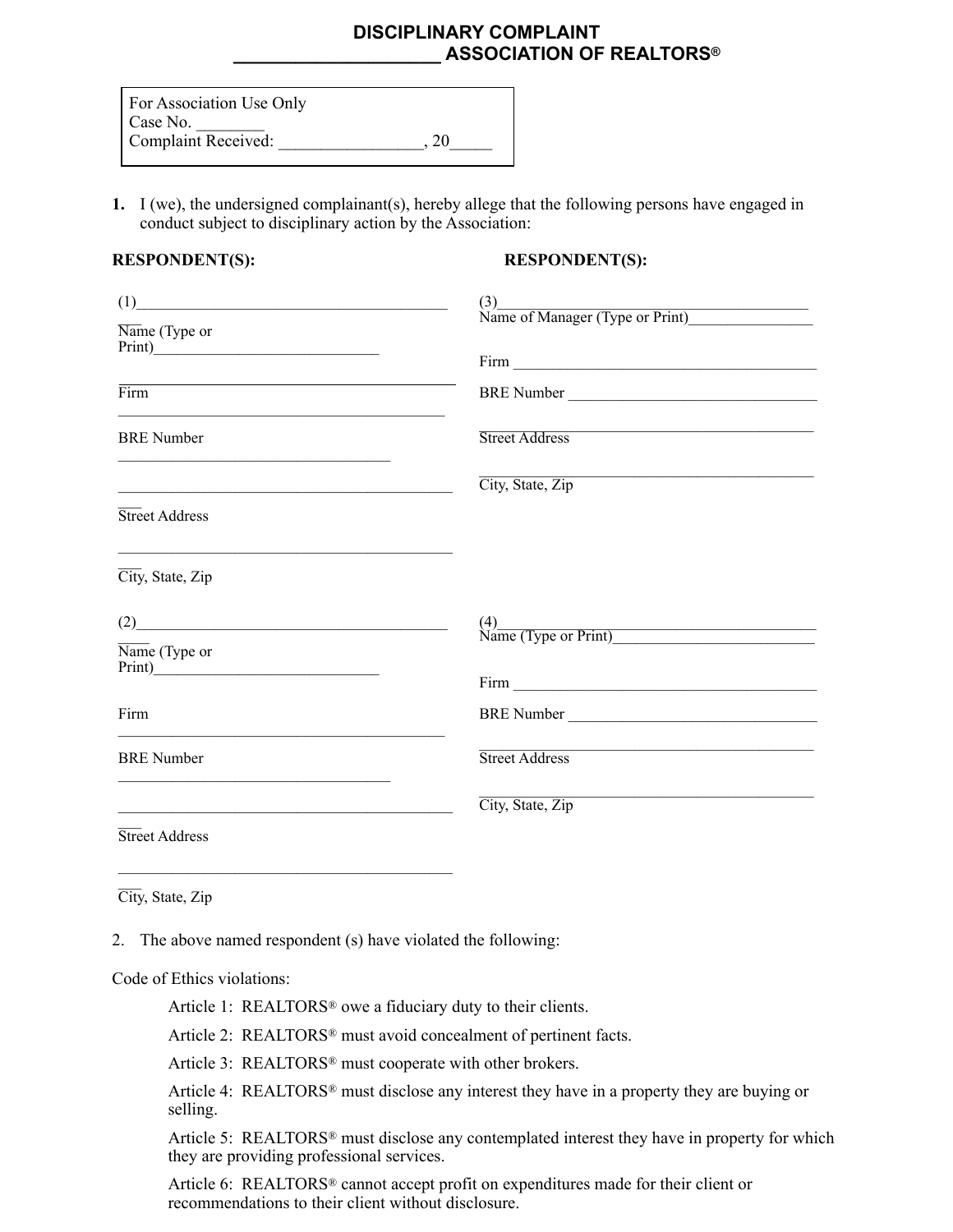Article 7: REALTORS® must disclose and obtain consent to accept compensation from more than one party.

Article 8: REALTORS® must keep a trust account for clients' funds.

## **D-1**

# (Page 1 of 3)

Article 9: REALTORS® must ensure that all agreements are in writing and clear.

 Article 10: REALTORS® must not discriminate in their business on the basis of race, color, religion, sex, handicap, familial status or native origin.

Article 11: REALTORS® must provide competent service.

 Article 12: REALTORS® must be honest in their real estate communications and present a true picture in advertising.

Article 13: REALTORS® must not engage in the unauthorized practice of law.

Article 14: REALTORS<sup>®</sup> must cooperate in professional standards proceedings.

 Article 15: REALTORS® must not knowingly or recklessly make false or misleading statements about competitors.

Article 16: REALTORS<sup>®</sup> must not interfere with the exclusive representation agreements of other REALTORS®.

 Article 17; REALTORS® must arbitrate contractual disputes and certain non-contractual disputes arising out of the real estate business.

 $Section(s)$  of the MLS Rules and Regulations

Other membership duty as set forth in the bylaws of the Association (specify):

- 3. The facts and circumstances supporting the above allegation(s) are detailed in the attached statement marked "Exhibit 1," which is hereby incorporated by reference and made part of this complaint.
- 4. I am informed that the named respondent(s) are current REALTOR® members of the Association and/or participants/subscribers in the MLS or that the property at issue is located within the jurisdiction of this Association.
- 5. Date of knowledge of alleged misconduct is This complaint, meeting all filing requirements, must be filed within 180 calendar days after the facts constituting alleged misconduct could have been known in the exercise of reasonable diligence or one hundred eighty (180) days after the conclusion of the transaction, or event, whichever is later.
- 6. Are the circumstances giving rise to this complaint, or the respondents in this case, involved in a civil or criminal proceeding or in any proceeding before a governmental agency? YES NO If you answered yes, please attach a written statement of explanation.
- 7. Have you filed, or do you plan to file a similar or related complaint with another Association of REALTORS®? YES NO If you answered yes, please attach a written statement of explanation.
- 8. I understand there will be a recording of any full disciplinary hearing. I understand that the recording is subject to the rules of confidentiality and is made solely for the purpose of a Review by the Association Board of Directors, if one is requested.
- 9. I will be represented by an attorney, whose name, address, telephone number, and email address are:

 $\mathcal{L}_\text{max} = \mathcal{L}_\text{max} = \mathcal{L}_\text{max} = \mathcal{L}_\text{max} = \mathcal{L}_\text{max} = \mathcal{L}_\text{max} = \mathcal{L}_\text{max} = \mathcal{L}_\text{max} = \mathcal{L}_\text{max} = \mathcal{L}_\text{max} = \mathcal{L}_\text{max} = \mathcal{L}_\text{max} = \mathcal{L}_\text{max} = \mathcal{L}_\text{max} = \mathcal{L}_\text{max} = \mathcal{L}_\text{max} = \mathcal{L}_\text{max} = \mathcal{L}_\text{max} = \mathcal{$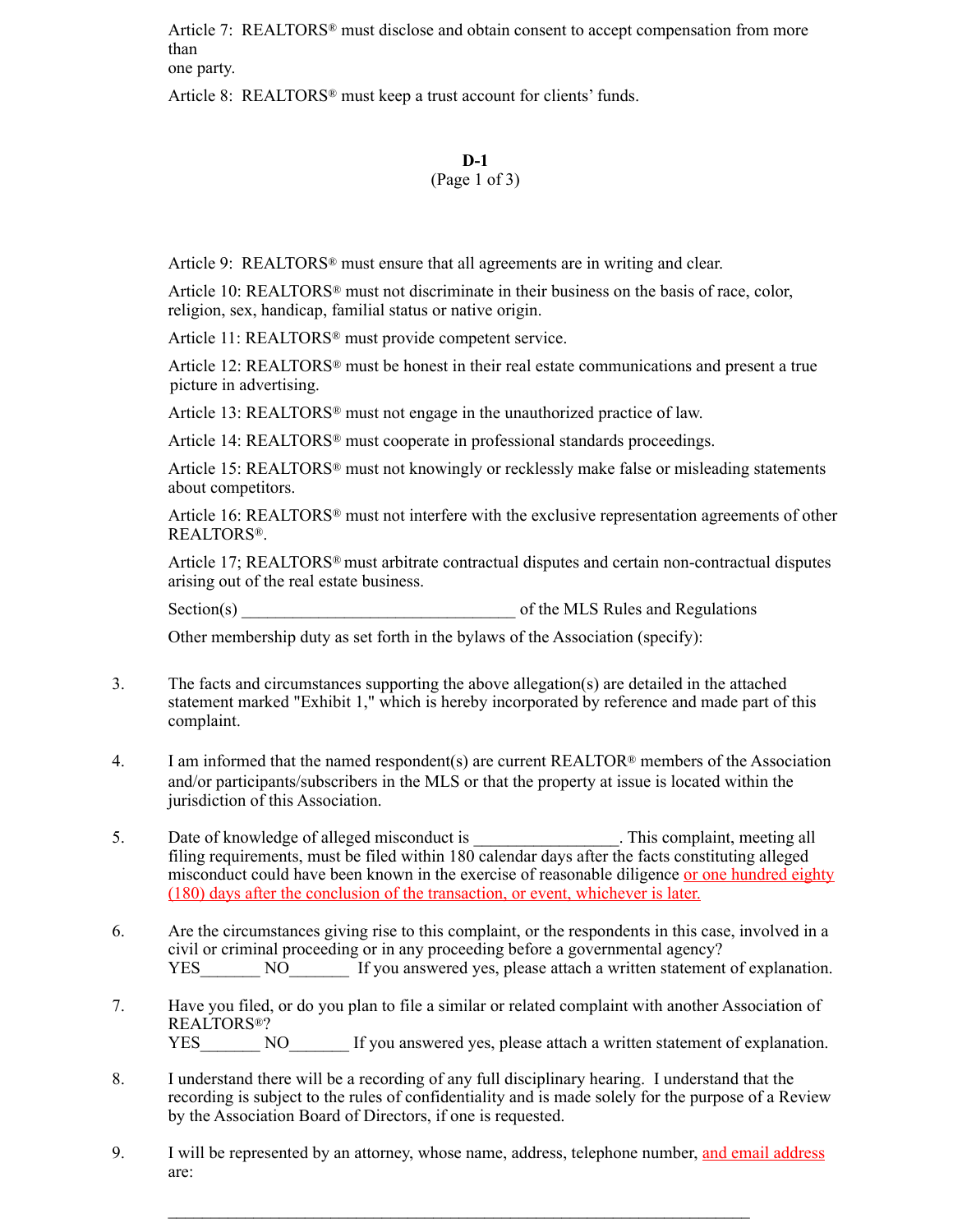## **D-1**  (Page 2 of 3)

 $\mathcal{L}_\mathcal{L} = \mathcal{L}_\mathcal{L} = \mathcal{L}_\mathcal{L} = \mathcal{L}_\mathcal{L} = \mathcal{L}_\mathcal{L} = \mathcal{L}_\mathcal{L} = \mathcal{L}_\mathcal{L} = \mathcal{L}_\mathcal{L} = \mathcal{L}_\mathcal{L} = \mathcal{L}_\mathcal{L} = \mathcal{L}_\mathcal{L} = \mathcal{L}_\mathcal{L} = \mathcal{L}_\mathcal{L} = \mathcal{L}_\mathcal{L} = \mathcal{L}_\mathcal{L} = \mathcal{L}_\mathcal{L} = \mathcal{L}_\mathcal{L}$ 

 $\mathcal{L}_\mathcal{L} = \mathcal{L}_\mathcal{L} = \mathcal{L}_\mathcal{L} = \mathcal{L}_\mathcal{L} = \mathcal{L}_\mathcal{L} = \mathcal{L}_\mathcal{L} = \mathcal{L}_\mathcal{L} = \mathcal{L}_\mathcal{L} = \mathcal{L}_\mathcal{L} = \mathcal{L}_\mathcal{L} = \mathcal{L}_\mathcal{L} = \mathcal{L}_\mathcal{L} = \mathcal{L}_\mathcal{L} = \mathcal{L}_\mathcal{L} = \mathcal{L}_\mathcal{L} = \mathcal{L}_\mathcal{L} = \mathcal{L}_\mathcal{L}$ 

10. I agree to abide by the rules and procedures used by this Association to conduct disciplinary hearings. I understand that the proceedings regarding this matter will be kept confidential and that I have an obligation to maintain and protect this confidentiality.

**Under the penalties of perjury, I declare that to the best of my knowledge and belief my allegations in this complaint are true and correct.** 

| <b>COMPLAINANT(S):</b>                                                          | <b>COMPLAINANT(S):</b>  |                  |
|---------------------------------------------------------------------------------|-------------------------|------------------|
| (1)                                                                             |                         | $\left(3\right)$ |
| Signature                                                                       | $\overline{S}$ ignature |                  |
| Name (Type or Print)                                                            | Name (Type or Print)    |                  |
|                                                                                 | Firm                    |                  |
| Firm                                                                            | Street Address          |                  |
| Street Address                                                                  | City, State, Zip        |                  |
| <u> 1989 - Johann Stoff, amerikansk politiker (d. 1989)</u><br>City, State, Zip | Phone                   | email            |
| Phone<br>email                                                                  |                         |                  |